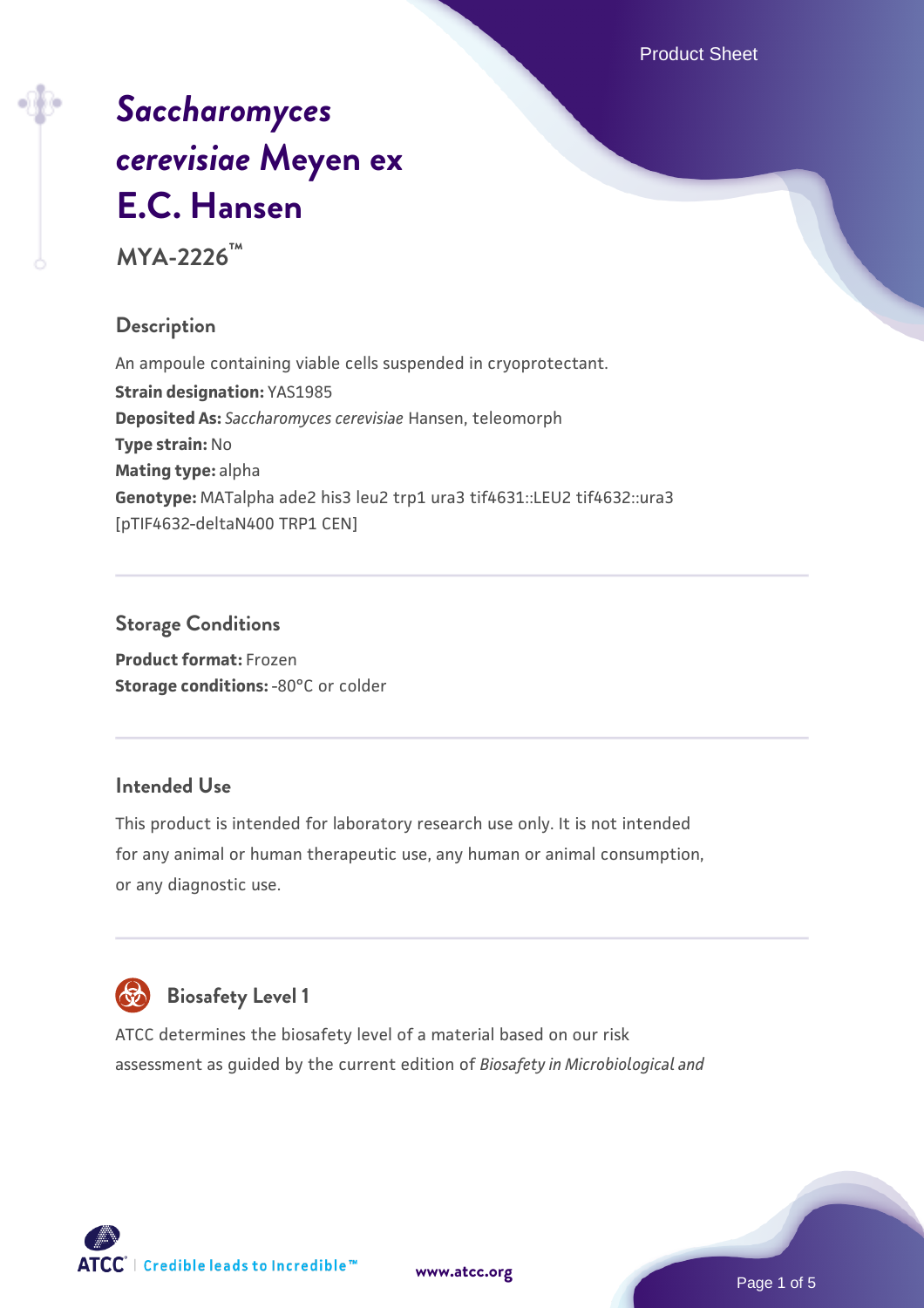#### **[Saccharomyces cerevisiae](https://www.atcc.org/products/mya-2226)** [Meyen ex E.C. Hansen](https://www.atcc.org/products/mya-2226) **MYA-2226**

*Biomedical Laboratories (BMBL)*, U.S. Department of Health and Human Services. It is your responsibility to understand the hazards associated with the material per your organization's policies and procedures as well as any other applicable regulations as enforced by your local or national agencies.

ATCC highly recommends that appropriate personal protective equipment is always used when handling vials. For cultures that require storage in liquid nitrogen, it is important to note that some vials may leak when submersed in liquid nitrogen and will slowly fill with liquid nitrogen. Upon thawing, the conversion of the liquid nitrogen back to its gas phase may result in the vial exploding or blowing off its cap with dangerous force creating flying debris. Unless necessary, ATCC recommends that these cultures be stored in the vapor phase of liquid nitrogen rather than submersed in liquid nitrogen.

# **Certificate of Analysis**

For batch-specific test results, refer to the applicable certificate of analysis that can be found at www.atcc.org.

# **Growth Conditions Medium:**  [ATCC Medium 1245: YEPD](https://www.atcc.org/-/media/product-assets/documents/microbial-media-formulations/1/2/4/5/atcc-medium-1245.pdf?rev=705ca55d1b6f490a808a965d5c072196) **Temperature:** 25°C

#### **Handling Procedures**

**Frozen ampoules** packed in dry ice should either be thawed immediately or



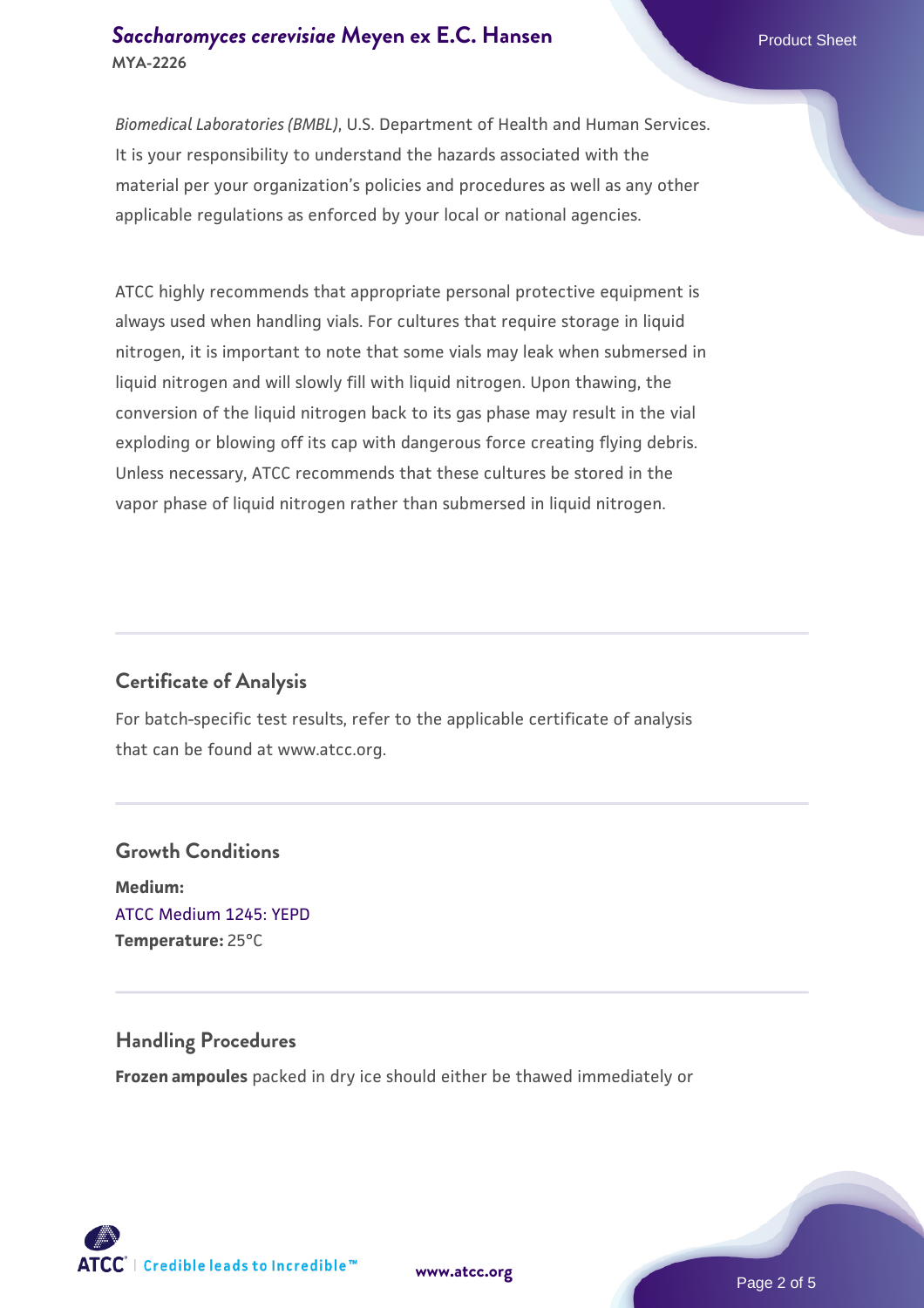## **[Saccharomyces cerevisiae](https://www.atcc.org/products/mya-2226)** [Meyen ex E.C. Hansen](https://www.atcc.org/products/mya-2226) **MYA-2226**

stored in liquid nitrogen. If liquid nitrogen storage facilities are not available, frozen ampoules may be stored at or below -70°C for approximately one week. **Do not under any circumstance store frozen ampoules at refrigerator freezer temperatures (generally -20°C)**. Storage of frozen material at this temperature will result in the death of the culture.

- 1. To thaw a frozen ampoule, place in a **25°C to 30°C** water bath, until just thawed **(approximately 5 minutes)**. Immerse the ampoule just sufficient to cover the frozen material. Do not agitate the ampoule.
- 2. Immediately after thawing, wipe down ampoule with 70% ethanol and aseptically transfer at least 50 µL (or 2-3 agar cubes) of the content onto a plate or broth with medium recommended.
- 3. Incubate the inoculum/strain at the temperature and conditions recommended.
- 4. Inspect for growth of the inoculum/strain regularly for up to 4 weeks. The time necessary for significant growth will vary from strain to strain.

#### **Material Citation**

If use of this material results in a scientific publication, please cite the material in the following manner: *Saccharomyces cerevisiae* Meyen ex E.C. Hansen (ATCC MYA-2226)

#### **References**

References and other information relating to this material are available at www.atcc.org.

#### **Warranty**

The product is provided 'AS IS' and the viability of ATCC® products is warranted for 30 days from the date of shipment, provided that the customer has stored and handled the product according to the information

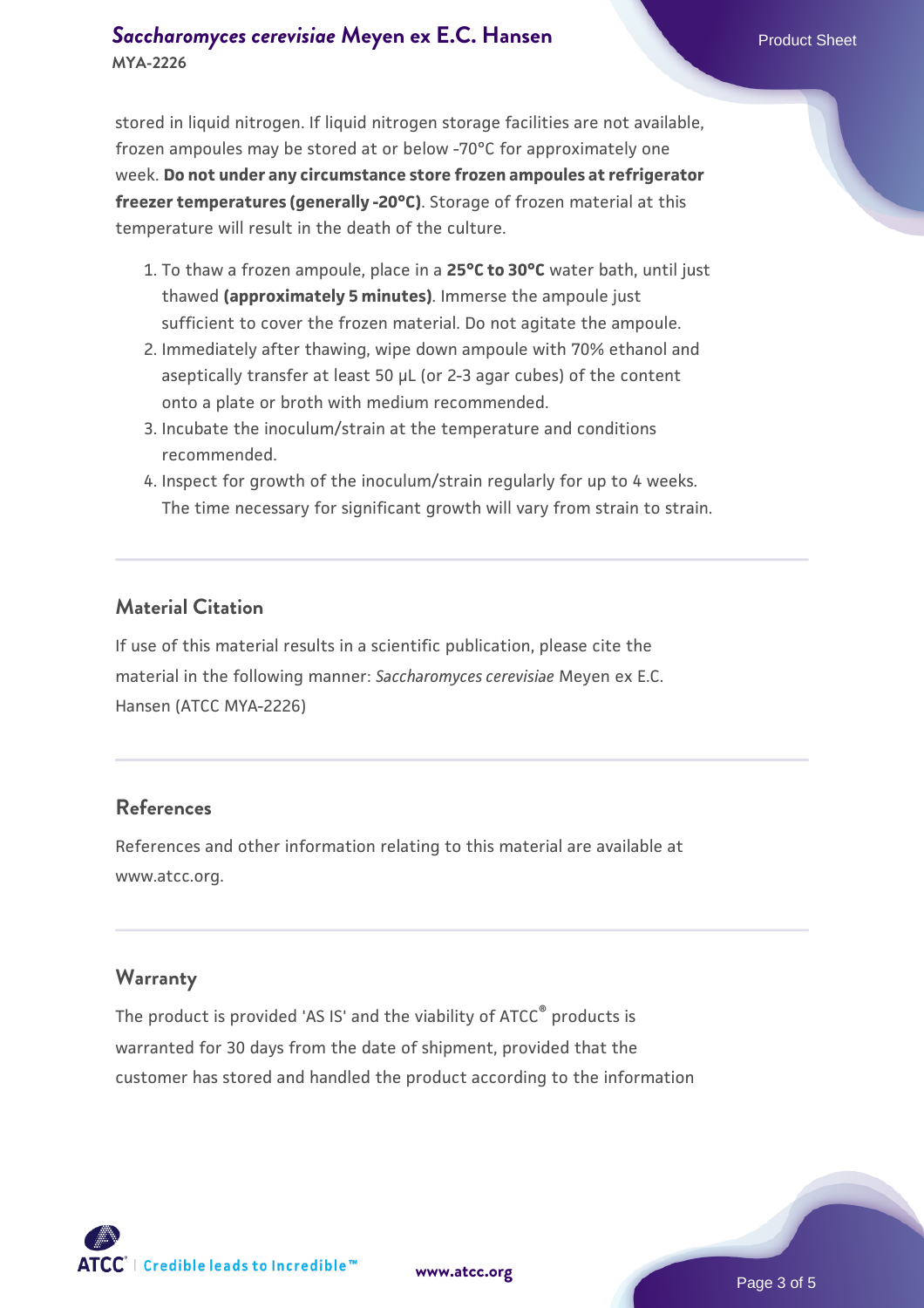#### **[Saccharomyces cerevisiae](https://www.atcc.org/products/mya-2226)** [Meyen ex E.C. Hansen](https://www.atcc.org/products/mya-2226) **MYA-2226**

included on the product information sheet, website, and Certificate of Analysis. For living cultures, ATCC lists the media formulation and reagents that have been found to be effective for the product. While other unspecified media and reagents may also produce satisfactory results, a change in the ATCC and/or depositor-recommended protocols may affect the recovery, growth, and/or function of the product. If an alternative medium formulation or reagent is used, the ATCC warranty for viability is no longer valid. Except as expressly set forth herein, no other warranties of any kind are provided, express or implied, including, but not limited to, any implied warranties of merchantability, fitness for a particular purpose, manufacture according to cGMP standards, typicality, safety, accuracy, and/or noninfringement.

#### **Disclaimers**

This product is intended for laboratory research use only. It is not intended for any animal or human therapeutic use, any human or animal consumption, or any diagnostic use. Any proposed commercial use is prohibited without a license from ATCC.

While ATCC uses reasonable efforts to include accurate and up-to-date information on this product sheet, ATCC makes no warranties or representations as to its accuracy. Citations from scientific literature and patents are provided for informational purposes only. ATCC does not warrant that such information has been confirmed to be accurate or complete and the customer bears the sole responsibility of confirming the accuracy and completeness of any such information.

This product is sent on the condition that the customer is responsible for and assumes all risk and responsibility in connection with the receipt, handling, storage, disposal, and use of the ATCC product including without limitation taking all appropriate safety and handling precautions to minimize health or environmental risk. As a condition of receiving the material, the customer agrees that any activity undertaken with the ATCC product and any progeny or modifications will be conducted in compliance with all applicable laws,



**[www.atcc.org](http://www.atcc.org)**

Page 4 of 5